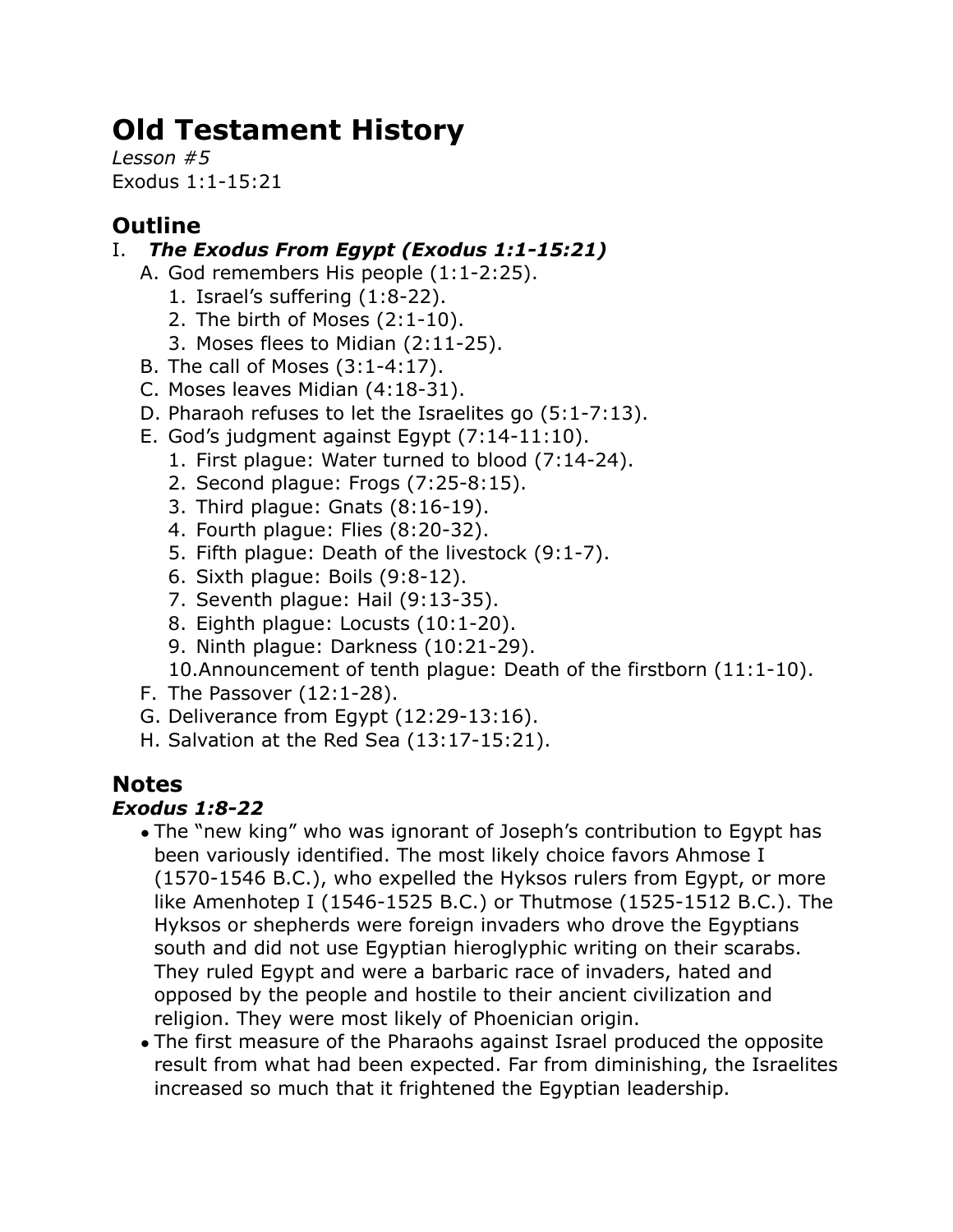- The term "taskmasters" is common to both Hebrew and Egyptian. The same official Egyptian name appears on the famous wall painting from the Thebean tomb of Rekhmire, the overseer of the brick-making slaves during the reign of Thutmose III. The painting shows such overseers armed with heavy whips. Their rank is denoted by the long staff held in their hands and by the Egyptian hieroglyphic determinative of the head and neck of a giraffe. The two storehouse cities Israel built were for the storage of provisions and perhaps armaments. The location of Pithom may be equated with Tell er-Retabeh ("Broomhill"), which some equate with Heliopolis. Rameses has most recently been located at or near Qantir ("Bridge").
- Pharaoh resorted to another measure where all male children were to be killed. However, Shiphrah and Puah had respect for life, as God wanted them to have. Even though they lied to Pharaoh, they are praised for their outright refusal to take infant lives. Their reverence for life reflected a reverence for God. Thus God gave them "families." The midwives may also have attempted to avoid answering Pharaoh's question directly, and therefore they commented on what was true without giving all the details.

#### *Exodus 2:1-25*

- It is remarkable that the very measure which Pharaoh had taken for the destruction of Israel eventually led to their deliverance. Had it not been for the command to cast the Hebrew children into the river, Moses would not have been rescued by Pharaoh's daughter, nor trained in all the wisdom in Egypt to fit him for his calling.
- It is also remarkable that there was no special revelation to Amram and Jochebed, nor was there need for it. It was a simple question of faith, weighing the command of Pharaoh against the command of God and their own hopes. They decided to trust the God of their fathers.
- Zoan was the ancient Avaris, the capital of the Shepherd kings. It lay on an arm of the Nile which was not infested by crocodiles, and where the princess therefore could bathe. Under the circumstances, Pharaoh's daughter acted as every woman would have done. At this time, the royal princesses exercised special influence -- in fact, two of them were coregents. The salvation of Israel was connected with the instrumentality of the Gentiles.
- When Jochebed brought the child back to the princess, she gave her adopted son the Egyptian name "Moses," which appears in several of the old Egyptian papyri, meaning "brought forth" or "drawn out."
- In no country was such value attached to education, nor was it begun so early as in Egypt. No sooner was a child weaned than it was sent to school and instructed by regularly chosen scribes. There would be no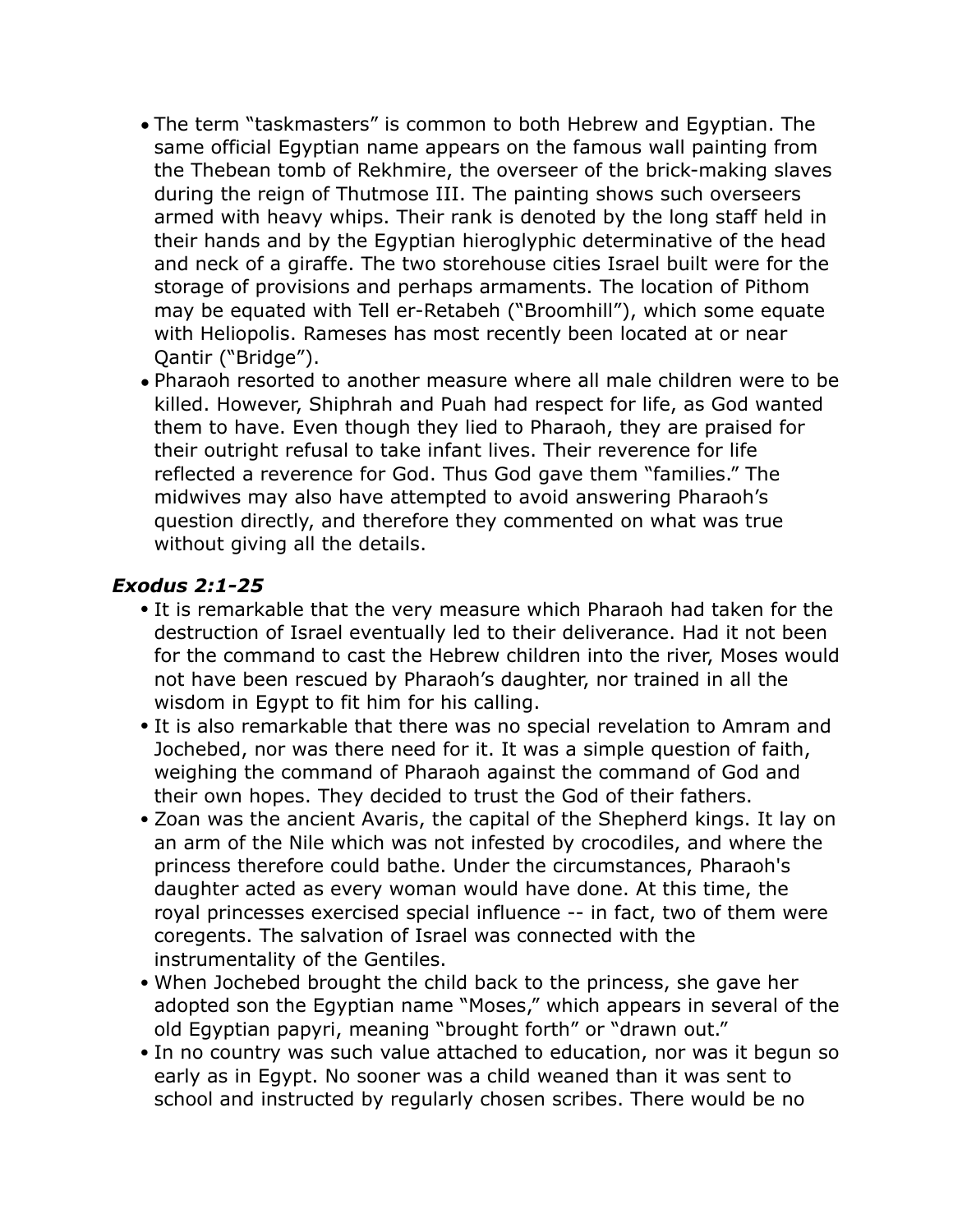doubt that Moses would have received the highest training possible. Undoubtedly, had Moses wanted, a career higher even than Joseph's might have been open to him, but he had chosen a different path (Hebrews 11:24-26).

- Although Moses' faith was deep and genuine, it was far from pure and spiritual. When Moses saw the well-known severity of the ancient Egyptians, he struck down the Egyptian. In so doing, he had taken the part of the Hebrews and encouraged them to rebellion. Open resistance to Pharaoh was impossible; the sole hope of safety lie in renouncing all further connection with his people. Like Jacob of old, and Joseph under similar circumstances, Moses must go into a strange land. All that Egypt could teach him he had acquired. What he still needed could only be learned in loneliness, humiliation, and suffering. This lesson taught him to trust in God who would fulfill His word.
- The land of Midian was an area east of the Gulf of Aqaba or on the Sinai Peninsula, inhabited by the nomadic sons of Abraham by Keturah (Genesis 25:2). Reuel was probably a worshiper of God. His daughter, Zipporah, was a violent-tempered woman who had little sympathy with the religious convictions of her husband. During the most trying period of Moses' life, he actually had to send her away (Exodus 18:2-3).
- The king of Egypt who died was probably the same one who sought Moses' life for murdering an Egyptian. Thutmose III was probably the Pharaoh of the oppression. The bondage of the children of Israel now seemed to be part of the settled policy of the Pharaohs. Centuries had passed without any revelation from God, but the children of Israel turned in earnest prayer to the Lord. God, in having "respect unto them," recognized them as the chosen seed of Abraham.

#### *Exodus 3:1-4:17*

- Moses had taken Reuel's flocks to Mt. Horeb or Sinai for pasturage and water probably in the early summer. Moses saw that the only timber tree of any size in the area was wrapped in fire, but it was not consumed. The angel of the Lord instructed him to take off his shoes. In the East, shoes are worn mainly as protection from defilement and dust, and are taken off so as to not bring defilement into a holy place.
- Israel, in its present despised state, was like the thorn bush in the wilderness, burning in the fiery "furnace" of Egypt, but not consumed. God was ready to deliver them out of Egypt into a land that flowed with "milk and honey." It was large and fruitful enough to support six Canaanite races.
- There could not have been a greater contrast between Moses of forty years ago and the Moses who pleaded to be relieved of his work. If his former self-confidence prompted him to take the matter into his own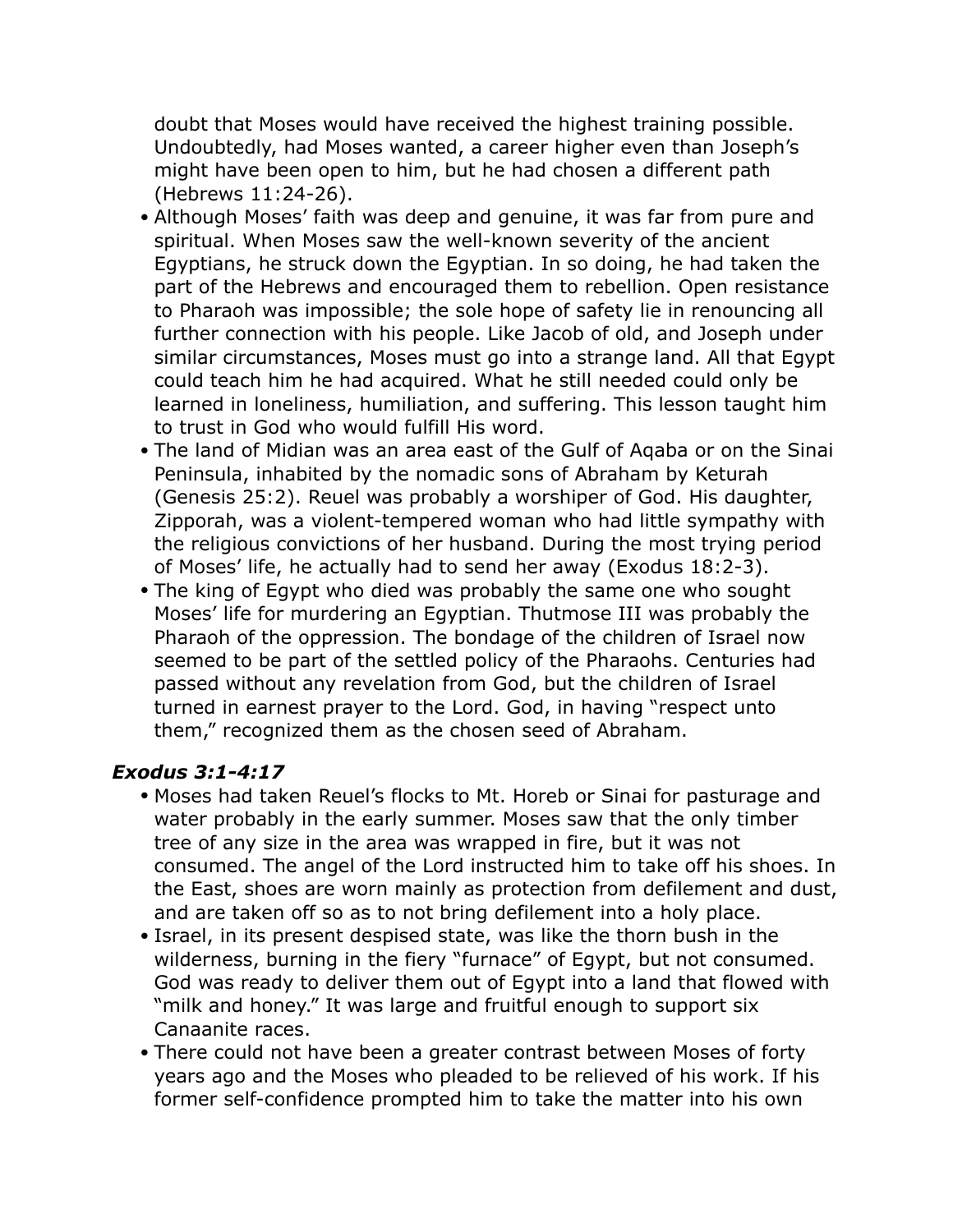hands, his timidness now showed his complete reluctance to act as the Lord's messenger.

- In scripture, the "name" is regarded as the manifestation of character or purpose. "I AM THAT I AM" signified God's unchangeable nature and faithfulness.
- To prepare the people for leaving Egypt, Moses gathered the elders of the people together to announce that the promised time had come. Moses was cautioned not to misconstrue any rejection he received as a sign that God had not called him or that God was not with him. God would break the will of Pharaoh, and when Israel left Egypt, they would do so as conquerers, not slaves. The terror of Israel had fallen on the Egyptians and when the Israelites asked for their gold, they gave it to them.
- For the first time in history, God bestowed upon man the power to work miracles. These miracles were intended to be like "a voice" from heaven, bearing direct testimony to the truth of Moses' commission. The three signs which were to be displayed each had its own special reference: the first to Pharaoh, the second to Israel, and the third to the might of Egypt.
- Pharaoh really had no right to detain the people in Egypt (cf. Genesis 47:4). Not only were they wrongfully oppressed, but unrighteously detained. Very little was asked of Pharaoh, and his obedience could have been very easy. The demands of God are supposed to try what is in us. In this case, the divine forbearance went to the very edge of condescension.

#### *Exodus 4:18-31*

- Moses' conversion took place in Midian, not in Sinai where God had appeared to him. Furthermore, Moses had made his decision to return before he heard that the Pharaoh who had sought his life had died.
- In all, there are ten places where "hardening" of Pharaoh is ascribed to God (4:21; 7:3; 9:12; 10:1, 20, 27; 11:10; 14:4, 8, 17). But it must be stated just as firmly that Pharaoh hardened his own heart in another ten passages (7:13, 14, 22; 8:15, 19, 32; 9:7, 34, 35; 13:15). The effect of one is the hardening of man to his own destruction, and the other, the hardening of man to the glory of God.
- It is interesting to note that Israel is called "my firstborn" by God, conveying that Israel was not to be alone in the family of God.
- Zipporah's words of reproach indicate that the root of the problem of not circumcising the boy earlier lay in her rejection of the rite. For one small neglect, apparently out of deference to his wife's wishes, or perhaps to keep peace in the home, Moses almost forfeited his opportunity to serve God and wasted eighty years of preparation and training!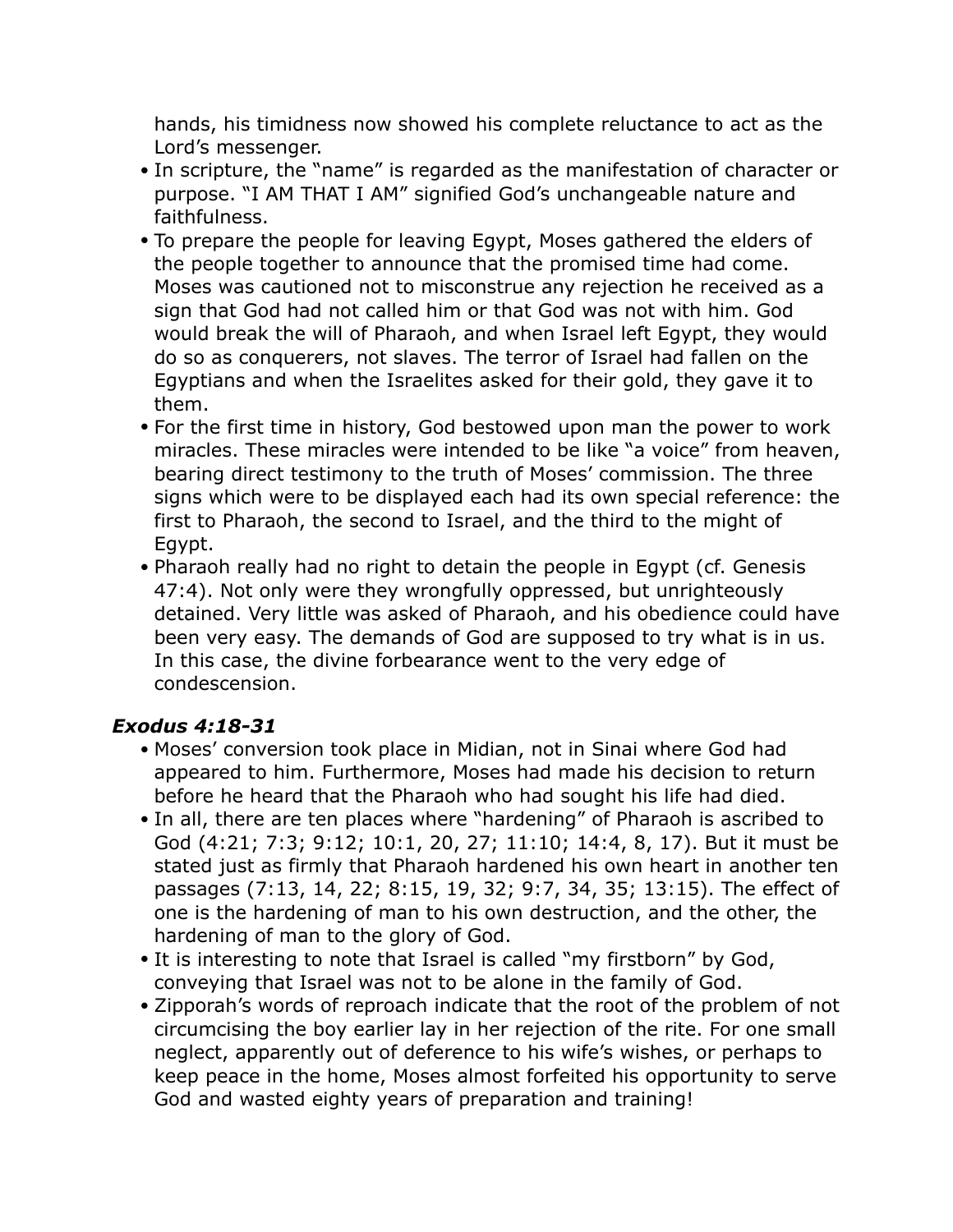- The response was just as had been predicted -- "the people believed" (4:31). The pressure of physical hardship had made this people more receptive than would be their custom in later years. It is encouraging at this point, though, that their long stay in Egypt nor their bondage had extinguished their faith in God or their hope of deliverance.
- It is sad to say, but with Pharaoh we learn that even the most stupendous miracles cannot subdue man's rebellious will. Resistance to God must ultimately end in fearful judgment.

#### *Exodus 5:1-11:10*

- The plagues would show the Egyptians that God was the only true and living God, far above all power of men and gods (Exodus 9:14). It also is showed that He was faithful to His covenant, who remembered His promises and would bring His own people out of the land of Egypt.
- Moses and Aaron had to appear before Pharaoh twice before the plagues occurred. The first time was with a simple message, and the second time with a message and a sign to attest their mission. When they used their sign, the superiority of their power was proven by Aaron's rod swallowing up their rods. There was really nothing that the Egyptians "magicians" did that Eastern "magicians" cannot do today.
- The plagues were miraculous, even though they were known in Egypt, and had all previously visited the land in some measure. The miraculousness of the plagues consisted in their severity, their successive occurrence, and their beginning and ending at the word of Moses.
- They were also orderly arranged and steadily progressed. In actuality, there were only nine plagues because the tenth plague was a judgment by God Himself. The first three were in connection to the Nile River. The other six came exclusively upon the Egyptians. The first three plagues showed the impotence of Egypt, while the last six plagues showed that God reigned in the midst of the earth. The first plague would have probably started in the middle of June, and the killing of the firstborn would have occurred about ten months later.
- Each one of the plagues was a direct attack on the Egyptian gods: Turning the Nile River into blood (Hapi, Khnum), frogs (Heqt, Hapi), swarms of lice (uncertain; perhaps an attack on Egyptian priests), flies (Uatchit), disease on the cattle (Apis, Ptah, Mnrvis, Hathor), boils (Sekhmet, Serapis), destruction of crops by locusts (Isis, Seth), darkness (Ra, Atum), death of the firstborn (Osiris, Pharaoh).

## *Exodus 12:1-15:21*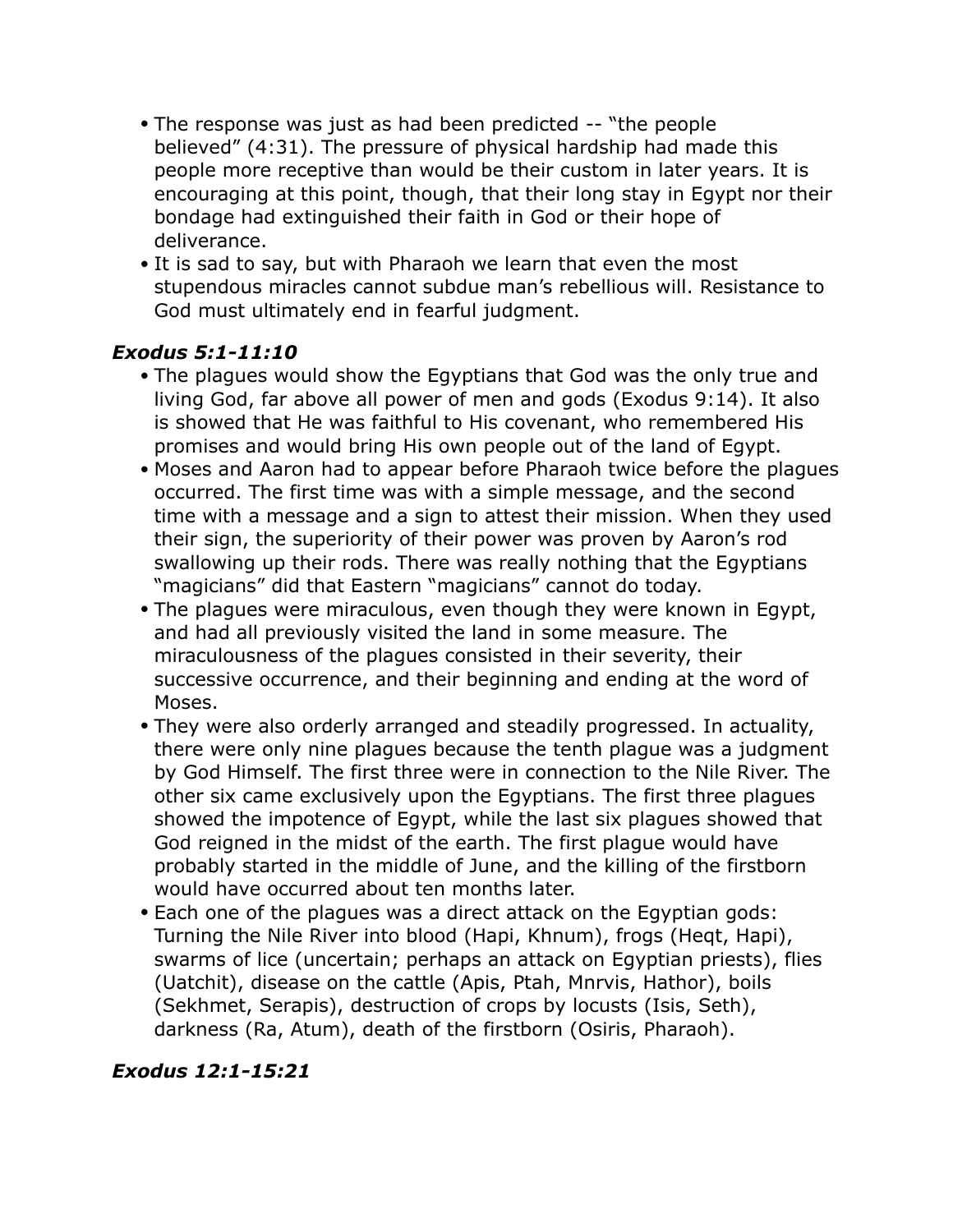- Although there was darkness in Egypt, in Goshen during the three days there was light and festive joy. The children of Israel, as directed by God, had already selected their passover lambs and were awaiting their deliverance.
- The direction to sprinkle the doorway meant that the blood was to be applied to the house itself, to make atonement for it, and in a sense to convert it into an altar. While the angel was killing the firstborn in Egypt, the Israelites were engaged in their sacrificial meal, consisting of the passover lamb, unleavened bread, and bitter herbs. The sacrificial lamb pointed to Jesus; the hyssop was a symbol of purification; and the unleavened bread was symbolic of the removal of the old leaven or corruption. They would sit down with their loins girded, shoes on their feet, and a staff in their hand professing their faith in their coming deliverance.
- This was the night of Israel's birth as a nation and of their adoption as the people of God. The month of the passover from that time forward became the first of their year. The passover was made a perpetual institution, and its observance was followed by a feast of unleavened bread lasting seven days.
- There were approximately two million Israelites who left Egypt. They took the bones of Joseph with them, professing their faith in the promises of God. The straight road to Canaan would have taken them into the land of the Philistines, face to face with a warlike race, against which the Egyptians could barely stand. God did not lead them the fastest way, but the best way.
- At Etham, the Lord first went before His people in a cloud and fire (Exodus 13:21). This was the "Shekinah," or visible presence, which rested on the Most Holy Place when the tabernacle was built (cf. Isaiah 4:5).
- When the Israelites turned south, Pharaoh quickly gathered his army, the main strength of which was 600 chariots. For the Israelites, both fleeing and defense were impossible. Unfortunately, the faith of Israel failed and they murmured against Moses. Fear and faith cannot exist in the same heart.
- God parted the Red Sea by a strong east wind blowing all night. By the time Israel had reached the far shore, night had probably fallen. To the Egyptians, victory would have been within easy reach. A spectacular display of thunder, lightning, rain, and earthquake struck terror in their hearts (cf. Psalm 77:16-20). God had also made the chariot wheels come off or jam against one another.
- Most scholars believe the Red Sea crossing must have taken place near Suez. The "tongue" of the Gulf of Suez may have reached farther north into the depressions known today as the Bitter Lakes. If a steady wind